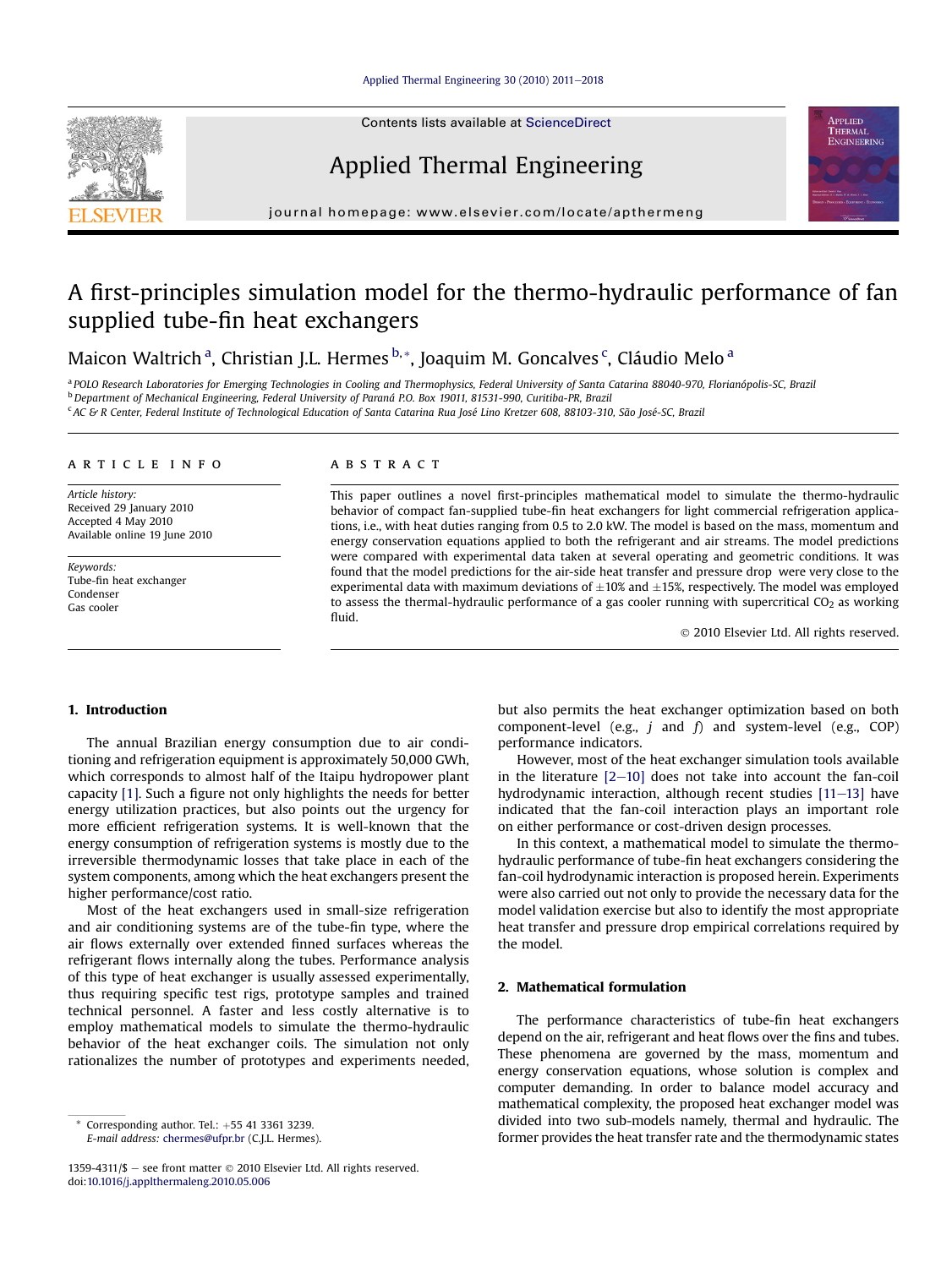| <b>Nomenclature</b> |                                                            | S<br>T       | pitch, m                                                       |
|---------------------|------------------------------------------------------------|--------------|----------------------------------------------------------------|
|                     |                                                            | U            | temperature, K<br>overall heat transfer coefficient, $W/m^2 K$ |
| Roman               |                                                            | UA           | thermal conductance, W/K                                       |
| A                   | heat transfer surface, $m2$                                | W            | power, W                                                       |
| $A_{\text{face}}$   | heat exchanger face area, m <sup>2</sup>                   |              |                                                                |
| $A_{\min}$          | minimum free flow area, $m2$                               | Greek        |                                                                |
| Bi                  | Biot number $(=\alpha L/\lambda)$                          | $\alpha$     | heat transfer coefficient, $W/m^2 K$                           |
| С                   | thermal capacity, W/K                                      | $\delta$     | thickness, m                                                   |
| $\sqrt{c_p}$        | specific heat, J/kgK                                       | $\rho$       | density, $\text{kg/m}^3$                                       |
| d                   | diameter, m                                                | λ            | thermal conductivity, $W/m^2 K$                                |
| D                   | thermal diffusivity, m                                     | ε            | effectiveness, dimensionless                                   |
| $D_h$               | hydraulic diameter, m                                      | $\eta$       | efficiency, dimensionless                                      |
|                     | Darcy friction factor, dimensionless                       |              |                                                                |
| $F_f$               | fin pitch, m                                               | Subscripts   |                                                                |
| Н                   | height, m                                                  | a            | air                                                            |
| h                   | specific enthalpy, J/kg                                    | CV           | control volume                                                 |
|                     | Colburn j-factor, dimensionless ( $=StPr^{2/3}$ )          |              | fin                                                            |
|                     | width, m                                                   |              | inlet                                                          |
| m                   | mass flow rate, kg/s                                       | lo           | longitudinal                                                   |
| <b>NTU</b>          | number of transfer units, dimensionless                    | $\Omega$     | outlet                                                         |
| P                   | depth, m                                                   | r            | refrigerant                                                    |
| р                   | pressure, Pa                                               | t            | tube                                                           |
| Pe                  | Peclet number $(=\frac{GD_h}{D})$<br>heat transfer rate, W | tr           | transversal<br>fan                                             |
| Q                   |                                                            | $\mathcal V$ |                                                                |

of both the air and the refrigerant streams at the outlet ports, whereas the latter calculates the fan-supplied air flow rate. Both submodels are described in detail in the following sections.

## 2.1. Thermal sub-model

The thermal sub-model was divided into two domains namely, air and refrigerant streams. The thermal resistances due to heat conduction through the tube and fin walls were neglected due to the relatively high thermal conductivity of the walls in comparison to the external convection heat transfer (Bi  $\sim$  10 $^{-3}$ ). Both the air and the refrigerant flows were modeled as one-dimensional, steadystate, and purely advective flows due to the relatively low thermal diffusivity of the air in comparison to the face velocity (Pe  $\sim$  10<sup>3</sup>).

Therefore, the air and refrigerant streams were modeled based on the following energy balances applied to the control volume illustrated in Fig. 1:

$$
m_r(h_{i,r}-h_{o,r})+Q_{cv}=0
$$
 (1)

$$
m_{a,cv}c_{p,a}(t_{i,a}-t_{o,a})-Q_{cv}=0
$$
\n(2)

where  $m_r$  and  $m_{a, cv}$  are the refrigerant and the air mass flow rates through the control volume [kg/s], respectively, h is the refrigerant specific enthalpy [J/kg], and the indices *i* and *o* refer to the inlet and outlet ports of the control volume, respectively. The heat transfer rate  $Q_{cv}$  was calculated from the concept of heat exchanger effectiveness, as follows:



#### Fig. 1. Schematic representation of the heat exchanger discretization.